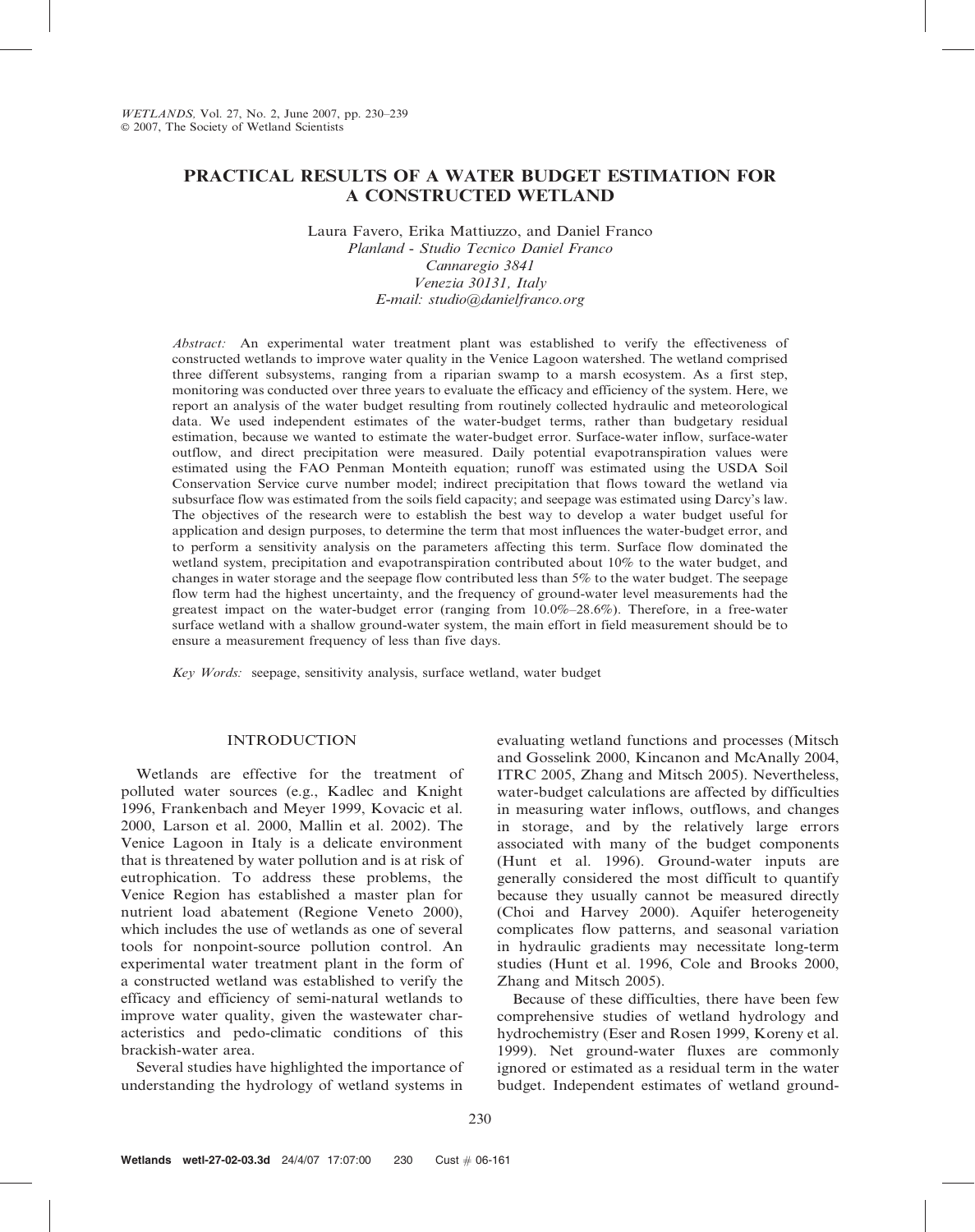water inflows are generally made using Darcy's law (Hunt et al. 1996, Raisin et al. 1999, Larson et al. 2000). The water budget for a wetland can be calculated using several methods involving the use of models that attempt to simulate all or the majority of the terms of the water budgets (Bidlake and Boetcher 1996, Arnold et al. 2001, ITRC 2003, ITRC 2005). Unfortunately, there is still a great deal of uncertainty over hydrologic budgets (Drexler et al. 1999, Arnold et al. 2001).

Here, we describe an integrated approach to develop a comprehensive water budget for a constructed wetland using field (meteorological, geopedology) and design (wetland volume, inflowoutflow) data that are generally available or monitored. We used the experimental constructed wetland ''Canale Novissimo'' in Venice, Italy. Our objectives were 1) to establish the best way to improve a water budget useful for application and design purposes, 2) to determine the term that most influences the water-budget error, and 3) to perform a sensitivity analysis of the parameters that affect this term.

# MATERIALS AND METHODS

## Study Area

An experimental free-water surface (FWS) wetland (Canale Novissimo, Ramo Abbandonato) was constructed in the Venice Lagoon watershed near Chioggia, Venice, Italy, in 2002. The wetland was created in a reclaimed lowland delta, currently below sea level, using an abandoned channel parallel to the Brenta River (Figure 1). There were no differences in hydraulic head across the wetland; therefore, pumps were used to circulate surface water through the wetland. The main hydraulic factors (water levels, volumes, and detention time) were controlled using the S7 SIMATIC SIEMENS 300 software. A sensor registered the input-output flow and the corresponding water level with a frequency of 10 Hz and recorded these data on a data logger. This software regulated pumping rates to maintain the desired surface-water levels within the wetland system. An integrated remote control allowed the acquisition of data and modification of software settings. Water volumes calculated from hydraulic head measurements were used to change pumping rates and alter residence times within detention ponds. The water entering the system came from a reclaimed agricultural channel that drained a 135 ha sub-basin (80% cropland, 20% urban and industrial land use).





Figure 1. Location of the Canale Novissimo wetland.

The wetland was 50 m wide and 4,140 m long, with a mean depth of 80 cm, and was divided into three subsystems that differed in morphology and vegetation. The first subsystem (1,480 m) was a riparian swamp ecosystem dominated by hydrophytic trees and shrubs; meanders were reconstructed to allow soil flooding and to maximize the contact volume between the water and the root zone. The second subsystem (1,040 m) was a wet riparian ecosystem. The channel was linear, and trees and shrubs comprised one-third of the area of emergent plants, whereas the remaining area was covered by marsh vegetation. Finally, the third subsystem (1,620 m) was a marsh ecosystem, with shrubs and trees playing an ancillary role (slope protection, habitat). Vegetation for the restoration of the three ecosystems was chosen in agreement with the phytosociological classification of the transitional zone between the mainland and the Venice lagoon. This area contained Mediterranean and xerophilous species comprising a hydrophytic forest typical of shallow ground-water areas (Ferrari 1984). From this ecological arrangement, we selected the following species to accelerate the evolution of the riparian forest: maple (Acer campestre L.), ash (Fraxinus oxyphilla M. Bieb., F. excelsior L.), alder (Alnus glutinosa [L.] Gaertn.), and oak (Quercus robur L., Q. peduncolata Ehrh.). Shrub vegetation included willow (Salix spp.), dogwood (Cornus sanguinea L.), viburnum (Viburnum opulus L.), and buckthorn (Frangula alnus Mill.). The marsh vegetation was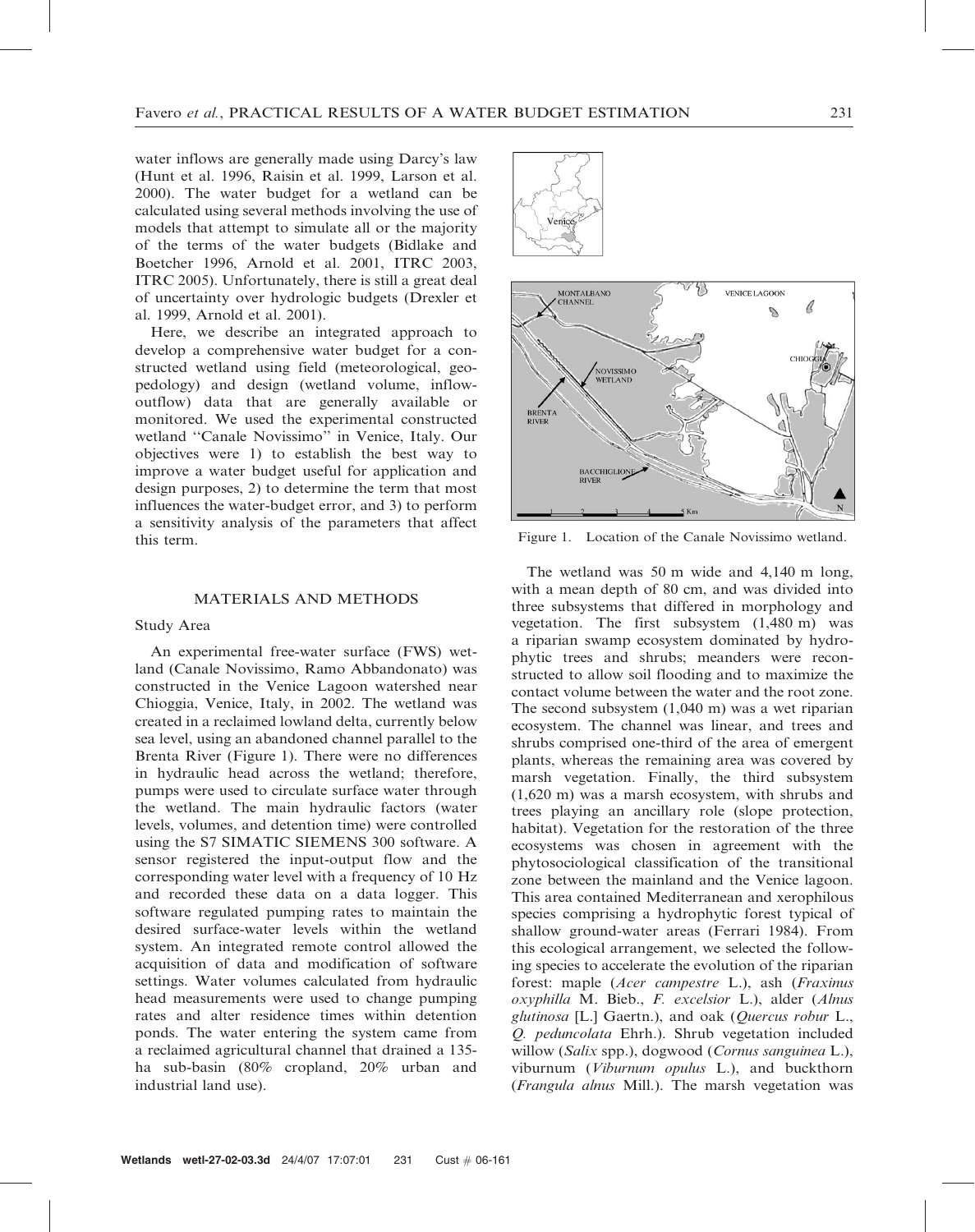recreated by adding seed to the existing topsoil, which was dominated by common reed (*Phragmites* australis [Cav.] Trin. ex Steud.), and sago pondweed (Potamogeton pectinatus L.). Construction of the first and part of the second ecosystems required extensive modification of the original conditions, which was achieved by adding agricultural soil to the previous channel banks.

A regional 1.5-m soil survey profile by the Regional Agency for Environmental Protection (ARPAV 2004) classified the soils of this area as fine to silty mixed, calcareous, mesic, cumulic Humaquepts, with high organic carbon content, low permeability  $(10^{-5}-10^{-6} \text{ cm s}^{-1})$ , and neutral pH. The carbonate content of these soils varied between 43 and 264 g  $kg^{-1}$ . During wetland construction, we sampled the first 20 cm of soil, and during piezometer installation, we performed a stratigraphic analysis of the first 5 m below the soil surface (five probes for each ecosystem). Our results agreed with the regional classification: the organic carbon content changed from about 8% organic matter in the first subsystem to about 2% in the third. Peat layers occurred at variable depths. The sand content increased from 50% in the first subsystem to 90% in the third. In the first subsystem and part of the second, an alloctone sandy-loam/ silty loam soil (2% organic matter) was used to redesign the wetland berms. However, modeling of the berms involved only the surface soil layer; the deep soil structure was not modified.

## Experimental Design

The organization of the pump and water level control system and the design measures for wetland morphology allowed us to control the main hydraulic parameters. The inlet and outlet pumps released the required amount of water in or out, and data loggers at the inlet and outlet pumps provided continuous records of water levels, inflows, and outflows. Until April 2004, a staff gauge was installed in each subsystem of the wetland and in the Brenta River to measure the actual water levels on sampling days (Figure 2).

In September 2002, a total of 24 piezometers (numbered from 01 to 24) were installed along two transects in each subsystem, perpendicular to the berm (Figure 2). The piezometers were 3.81-cm diameter PVC tubes, 1.95–4.4 m in length, with slots beginning 1.5 m from the piezometer top. Each piezometer had a quartz sand pre-filter and was wrapped in a nonwoven sheath. In October 2005, we installed an additional 12 piezometers (numbered from 25 to 36), with two for each transect. The new



Figure 2. Schematic diagram of the location of piezometers (P) in the three subsystems (not to scale): a) first subsystem, b) second subsystem; c) third subsystem. We measured the wetland water level at each footbridge and at the inlet and outlet point.

piezometers were 5.08-cm diameter PVC tubes, 5 m in length, with slots beginning 2 m below the piezometer head. Bentonite was used to seal the annular space from the top of the gravel pack to the soil surface to prevent the vertical movement of water along the piezometer casing.

At the beginning of the study, we measured the hydraulic head of the piezometers every 18 days; after October 2005, they were measured every five days. The hydraulic conductivity was measured in the field using a pumping method for each of the 36 piezometers (Lefranc method; Beretta 1992).

The research began in October 2002. The initial period from October 2002 to March 2004 was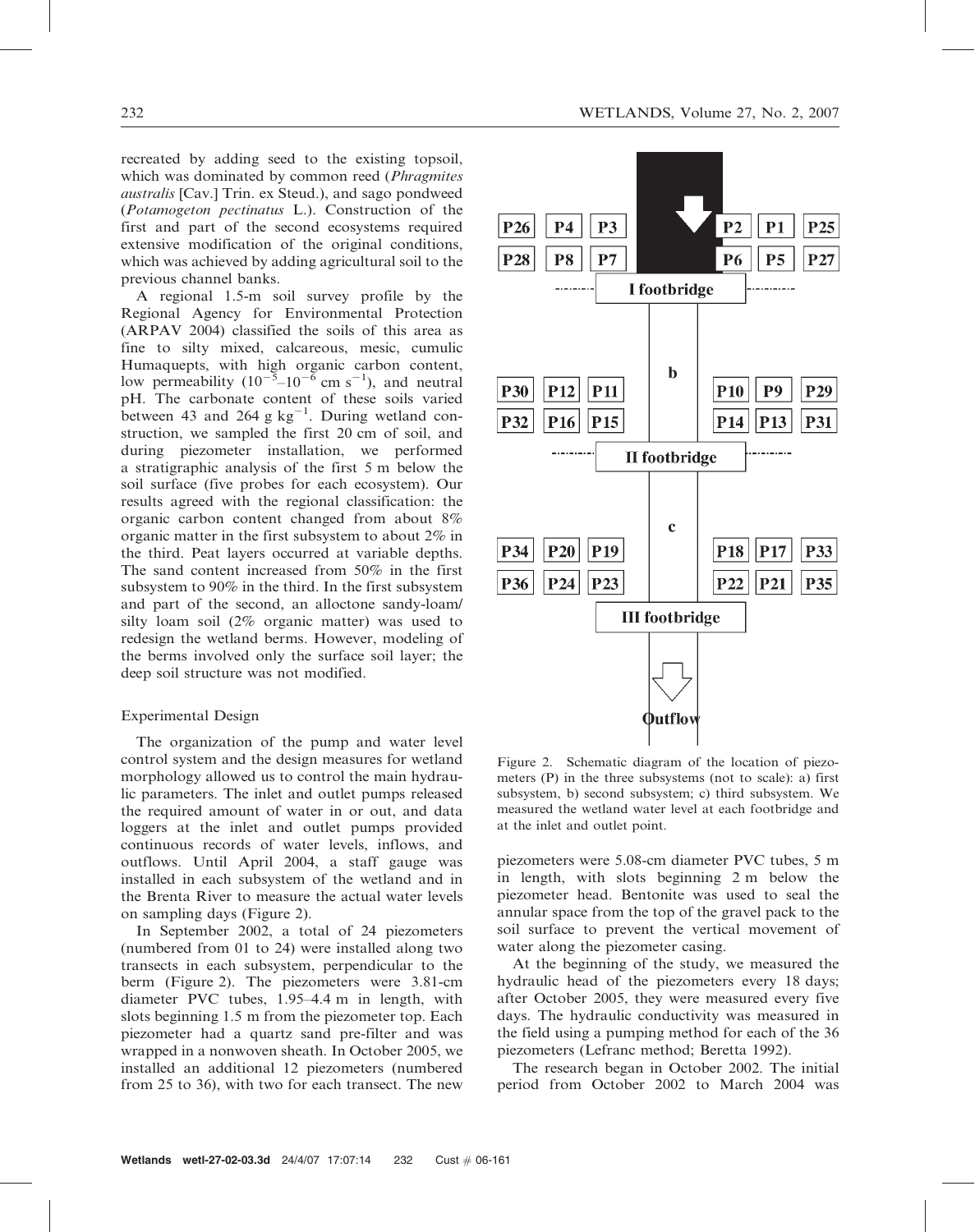

Figure 3. Water-level storage curves for the whole wetland and each of the three subsystems. Figure 4. Components of the water budget and

affected by hydraulic disturbance because of vandalism. Here, we considered only data collected in the period from April 2004 to June 2006, which was characterized by steady and controlled experimental conditions. The pump systems did not work from October 2005 to January 2006 because of vandalism.

Daily air temperature, wind velocity, solar radiation, relative humidity, and precipitation were recorded by a meteorological station of the Regional Agency for Environmental Protection, located in Codevigo, about 4 km northwest of the Novissimo wetland.

# Wetland Volume

The water volume inside the wetland was estimated using water level–storage curves (Figure 3), derived from the topographical relief and a calibration during the first year of study (Larson et al. 2000, Goulet et al. 2001). For each study period, we calculated the average area of the wetland from the average volume and depth.

# Water Budget

The following equation describes the wetland water budget (Figure 4):

$$
Qi - Qo + Qs + Qp + Qc + Qd
$$

$$
- Qet + Qe = \frac{dV}{dt}
$$
(1)

where:

- $Qi = Surface-water inflow (measured)$  $\left[\text{m}^3 \text{ s}^{-1}\right]$
- $Qo = Surface-water outflow (measured)$  $\left[\text{m}^3 \text{ s}^{-1}\right]$
- $\text{Qs} = \text{Sequence}$  (calculated)  $\text{[m}^3 \text{ s}^{-1}\text{]}$
- $Qp$  = Direct precipitation inflow (calculated) [mm  $d^{-1}$ ]
- $Qc =$  Runoff (calculated)  $[m^3 s^{-1}]$



associated terminology.

- $Qd$  = Indirect precipitation via subsurface flow (calculated)  $\left[\text{m}^3 \text{ s}^{-1}\right]$
- $Qet = Evapotranspiration (calculated)$  $\left[\text{m}^3 \text{ s}^{-1}\right]$
- $Qe =$  Flow needed to close the budget  $\left[\text{m}^3 \text{ s}^{-1}\right]$ 
	- $t =$ Time (measured) [s]
- $h =$  Water level (measured) [m]
- $V =$  Volume (calculated)  $[m<sup>3</sup>]$

We calculated the water budget using daily values for all parameters except seepage, and then averaged each component over the analyzed time periods. For April 2004 to September 2005, we calculated the water budget using data from the first 24 piezometers measured every 18 days, whereas for October 2005 to June 2006, we used data from 36 piezometers measured every five days.

Surface-Water Inflow and Outflow (Qi, Qo). The inlet and outlet pumps released the required amount of water in or out, and data loggers at the inlet and outlet pumps provided records of water levels, inflows, and outflows every 10 seconds.

Precipitation (Qp, Qc, Qd). During meteorological events, the wetland area between the two berms received a certain amount of precipitation P [mm  $d^{-1}$ ], measured by the meteorological station of Codevigo. Part of this precipitation volume fell directly on the flooded area A  $\text{[m}^2\text{]}$ , calculated from the wetland volume V and the mean depth h [m]: A  $=$  V/h, and was assumed to be the direct precipitation flow  $Qp = P^*A$  [m<sup>3</sup> s<sup>-1</sup>] (Kadlec and Knight 1996). The remaining volume, i.e., indirect precipitation, fell on the vegetated area, which was assumed to be the runoff area of the catchment.

We assumed that only precipitation greater than 20 mm day<sup> $-1$ </sup> would generate runoff (Qc) (Verchot et al. 1997, Clausen et al. 2000, Fierer and Gabet 2002, Fiener and Auerswald 2003, Kleinman et al.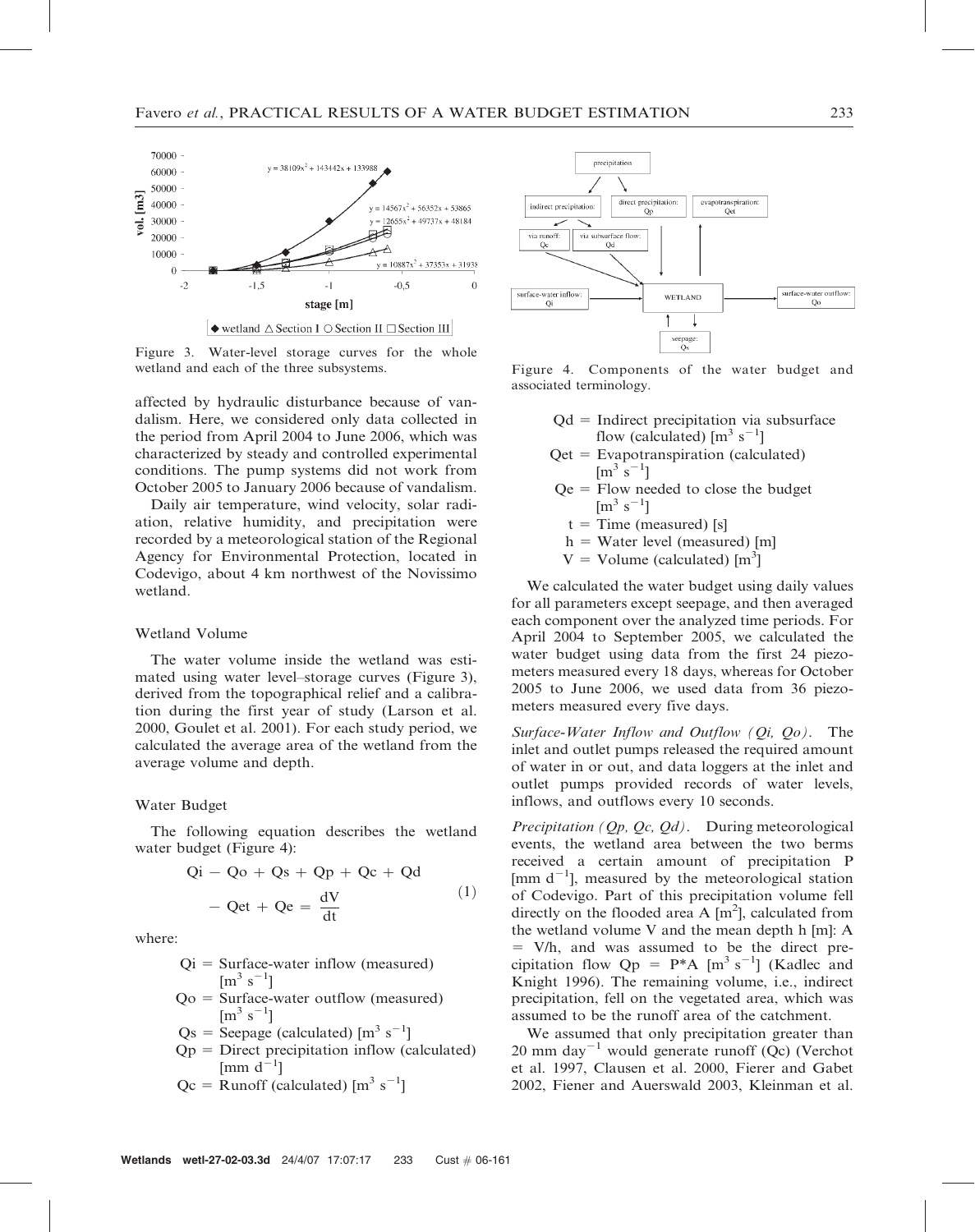2004, Turner et al. 2004). We then used the USDA Soil Conservation Service curve number model to estimate the runoff generation from daily precipitation values, and decreased these results by 90% to account for the effect of vegetation (Udawatta et al. 2002). This estimate was based on research performed in similar soil, yearly average precipitation, and vegetation conditions (Fiener and Auerswald 2003).

The amount of indirect precipitation that does not reach a wetland via runoff infiltrates the soil, but when the specific field capacity of the soil is exceeded, this water flows toward the wetland via subsurface flow. To estimate the indirect precipitation via subsurface flow (Qd), we evaluated the field capacity for each ecosystem from the results of previous soil analyses and the hydraulic conductivity test.

Evapotranspiration (Qet). Daily potential evapotranspiration values were estimated using the FAO Penman Monteith equation (Allen et al. 1998). This method provides good estimates when evapotranspiration from the wetland is limited primarily by meteorological factors (Bidlake et al. 1996, Jacobs et al. 2002, Xu and Singh 2002), and when compared to the eddy covariance and Bowen ratio methods (Bidlake et al. 1996).

Seepage  $(Qs)$ . The amount of water moving across the berms was estimated using Darcy's law (Larson et al. 2000):

$$
Qs = Kc * i * As \qquad (2)
$$

where  $Q_s$  = seepage, volumetric flow rate (m<sup>3</sup> s<sup>-1</sup>);  $Kc =$  hydraulic conductivity (m s<sup>-1</sup>); i = hydraulic gradient (dimensionless); and  $As = cross-sectional$  $area (m<sup>2</sup>)$ .

To calculate the amount of water exchanged via seepage, we considered three or four gradients (i.e., using 24 or 36 piezometers, respectively) on each berm: from the outside water level (Brenta River or fields) to the outer piezometer; between the central piezometers; and between the inner piezometer and the wetland. For each gradient, we calculated the amount of seepage using Darcy's law, and then the budget of the resulting seepage for the two berms. We averaged the resulting water budgets for the two piezometer transects in each ecosystem to account for soil heterogeneity.

The seepage area (As) was determined using the length of the berm for each ecosystem, i.e., 1,610 m for the first, 1,040 m for the second, and 1,620 m for the third, and the depth of the soil profile to the impermeable layer (Larson et al. 2000). We estimated the impermeable layer depth using stratigraphy

and soil analyses, which showed a clay layer beginning 1.8–4.0 m below the soil level; the upper layers were permeable silt and/or sand. In the first ecosystem, the impermeable layer on the left berm began at 4.0 m below the soil surface, whereas that on the right berm began at 3.2 m below the soil surface. In the second and third ecosystems, the depth of the impermeable layer was similar on the left and right berms, at 1.8 m and 1.9 m below the soil surface, respectively.

#### Sensitivity Analysis

We performed a sensitivity analysis for data from October 2005 to June 2006 to determine which water-budget estimated term had the greatest effect on water-budget error. We did not test the influence of the terms that were directly measured in field (surface-water inflow and outflow every 10 seconds, precipitations every 30 minutes). The objectives of the research were to establish the best way to develop a water budget useful for application and design purposes, using routinely collected data; therefore, we only performed sensitivity analysis on the estimated terms that were easily determined with a low-cost or optimized monitoring design (e.g., runoff, subsurface rain flow, seepage). For parameters such as hydraulic conductivity, it is costly to reduce uncertainty; thus, such parameters were not included in the sensitivity analysis.

We left all water-budget terms unchanged, except runoff and indirect precipitation subsurface flow. We varied the runoff via the vegetation effect because it had a large effect on the amount of runoff; for example, a 10% increase in the vegetation effect caused a 100% increase in runoff. We varied the field capacity because it was estimated from soil analyses of highly heterogeneous soil. We tested the four possible combinations of maximum (26%) and minimum (13%) field capacity with maximum (90%) and minimum (10%) runoff reduction due to the vegetation effect.

We then tested the effect of the seepage term on the water-budget error by changing only the seepage estimate. We obtained eight seepage estimates based on four piezometer conditions, i.e., 24 piezometers measured every 18 days or every five days and 36 piezometers measured every 18 days or every five days, by two Brenta River stage conditions, i.e., fixed river stage (mean value from April 2004 to June 2006), and measured river stage. The combination of 36 piezometers measured every five days by measured Brenta River stage corresponded to the seepage estimate actually used to calculate the wetland water budget.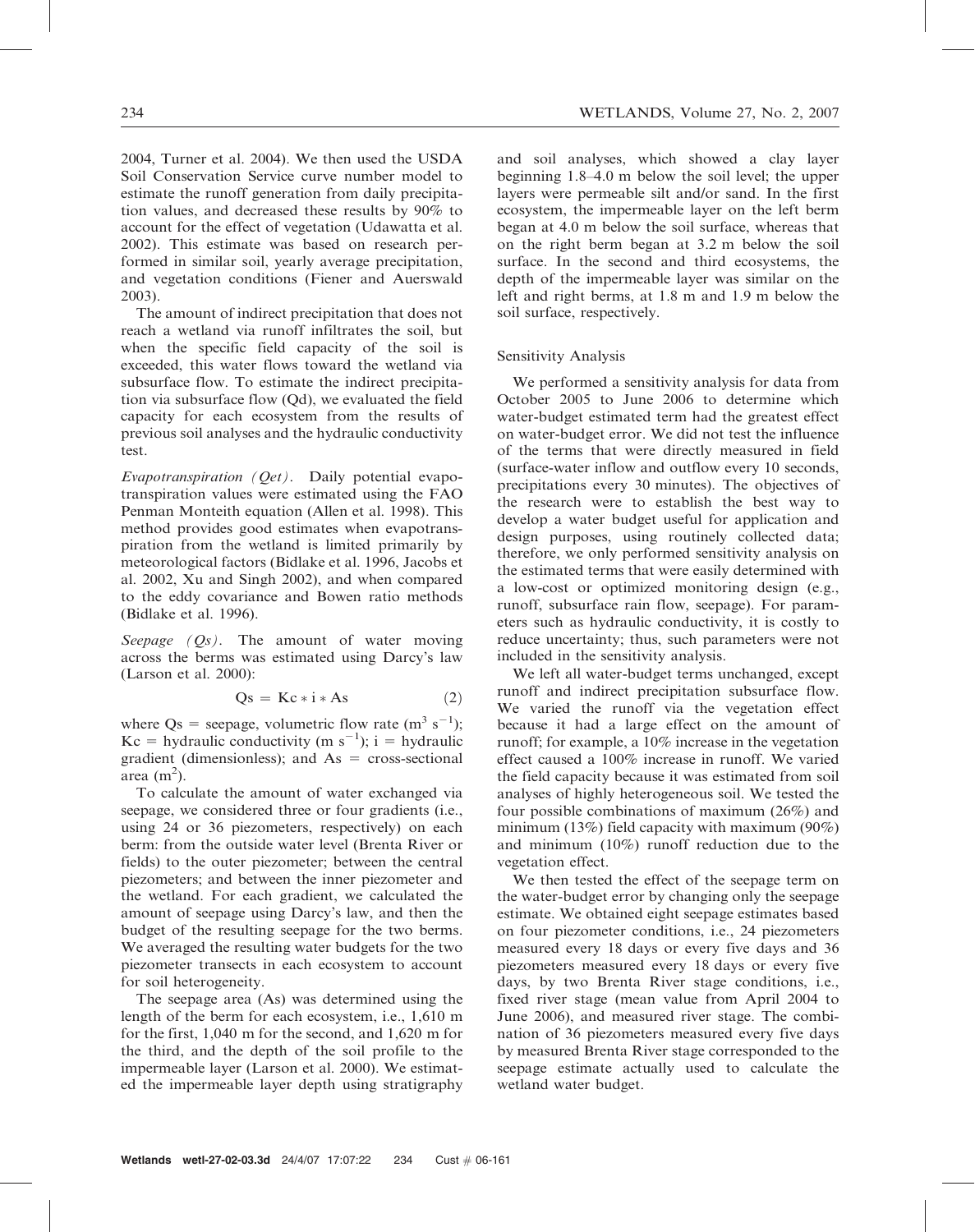|            | P               | K [cm $s^{-1}$ ]                | P               | K [cm $s^{-1}$ ]       | P                | K [cm $s^{-1}$ ]                |  |  |
|------------|-----------------|---------------------------------|-----------------|------------------------|------------------|---------------------------------|--|--|
|            |                 | First subsystem                 |                 | Second subsystem       |                  | Third subsystem                 |  |  |
| Left berm  | P <sub>1</sub>  | $1.99 \times 10^{-04}$          | P <sub>9</sub>  | $2.20 \times 10^{-04}$ | P <sub>17</sub>  | 7.63 $\times$ 10 <sup>-05</sup> |  |  |
|            | P <sub>2</sub>  | $7.67 \times 10^{-05}$          | P10             | $8.28 \times 10^{-05}$ | P18              | $1.73 \times 10^{-03}$          |  |  |
|            | P <sub>5</sub>  | $2.65 \times 10^{-05}$          | P <sub>13</sub> | $3.01 \times 10^{-04}$ | P <sub>21</sub>  | $1.96 \times 10^{-05}$          |  |  |
|            | P <sub>6</sub>  | $1.76 \times 10^{-03}$          | P14             | $2.29 \times 10^{-04}$ | P <sub>22</sub>  | N/A                             |  |  |
|            | P <sub>25</sub> | $3.74 \times 10^{-05}$          | P <sub>29</sub> | $4.43 \times 10^{-05}$ | <b>P33</b>       | $2.53 \times 10^{-05}$          |  |  |
|            | P27             | $1.96 \times 10^{-05}$          | P31             | $2.69 \times 10^{-05}$ | <b>P35</b>       | 7.32 $\times$ 10 <sup>-05</sup> |  |  |
| Right berm | P <sub>3</sub>  | $1.05 \times 10^{-04}$          | P11             | $1.40 \times 10^{-03}$ | P <sub>19</sub>  | $1.04 \times 10^{-03}$          |  |  |
|            | P <sub>4</sub>  | $5.04 \times 10^{-05}$          | P <sub>12</sub> | $5.40 \times 10^{-04}$ | P <sub>20</sub>  | $1.81 \times 10^{-03}$          |  |  |
|            | P7              | $2.53 \times 10^{-03}$          | P <sub>15</sub> | $4.05 \times 10^{-03}$ | P <sub>2</sub> 3 | $2.61 \times 10^{-03}$          |  |  |
|            | P <sub>8</sub>  | 7.38 $\times$ 10 <sup>-03</sup> | P <sub>16</sub> | $1.45 \times 10^{-03}$ | P <sub>24</sub>  | $8.02 \times 10^{-05}$          |  |  |
|            | P <sub>26</sub> | $4.85 \times 10^{-05}$          | P30             | $8.78 \times 10^{-05}$ | P34              | $1.63 \times 10^{-04}$          |  |  |
|            | P <sub>28</sub> | $1.66 \times 10^{-05}$          | P32             | $2.75 \times 10^{-05}$ | P36              | N/A                             |  |  |

Table 1. Hydraulic conductivity measures in the three wetland subsystems. P: piezometers; K: hydraulic conductivity; N/A: not acquired.

#### Water-Budget Error

To compare the results obtained from the sensitivity analyses, we estimated the water-budget error as:

$$
Error = \frac{\sqrt{\frac{1}{n}\sum\limits_{i=1}^{n}\left(Q_{ei}\,\times\,t_{i}\right)^{2}}}{V_{m}}\qquad \qquad (3)
$$

where:  $\text{Oe}$  = flow needed to close the budget  $(m<sup>3</sup> s<sup>-1</sup>)$ ; Vm = mean wetland volume  $(m<sup>3</sup>)$ ; n = number of data points; and  $t =$  time (s).

#### RESULTS

## Geo-pedological Analysis

The hydraulic conductivity tests for the 36 piezometers produced values that agreed with the soil classification and stratigraphy (Table 1); measured values ranged from 7.8  $\times$  10<sup>-3</sup> to 1.7  $\times$  $10^{-5}$  cm s<sup>-1</sup>. We could not complete field measurements of hydraulic conductivity for piezometers 22 and 36 because of no well recharge during the test and instrument problems, respectively. We assumed that these piezometers had the same hydraulic conductivity values of the nearest piezometers (21 and 24, respectively) because the stratigraphy indicated that the slotted zones crossed similar layers. The analyses indicated that soils were not homogeneous within the wetland area, and field capacity ranged from  $11\% - 26\%$  in volume.

The first subsystem had loam soils with higher field capacity than those of the third subsystem, which were sandier, and the right berm (downstream direction) contained clay spots, whereas the left berm contained peat layers. Therefore, assuming a constant variation in conductivity along the system and weighting the value for the length of each ecosystem, we estimated a field capacity of 26% for the first ecosystem, 20% for the second ecosystem, and 13% for the third ecosystem. In general, the left berm soils in the first and second ecosystems reflected the characteristics of the alloctone soil used to construct the ecosystems, whereas the right berm soil characteristics were similar to those of the original sandy soils.

Stratigraphy and hydraulic conductivity tests indicated that the slotted zone of piezometer 28 (first ecosystem) occurred within a clay layer. From the stratigraphy and hydraulic conductivity of the bordering piezometers (7 and 8) we deduced that this area was characterized by a silt soil with occasional clay spots. Thus, piezometer 28 was considered unrepresentative of the seepage flow and was excluded from the analysis. On the left berm in the third ecosystem, the hydraulic conductivity was highly heterogeneous, probably because of the heterogeneous distribution of the sandy-loam soil with peat layers, as suggested by the piezometers probes.

#### Wetland Water Budget

The water-budget terms are listed in Table 2. Over April 2004 to September 2005, the mean incoming surface-water flow (Qi) was  $37.09 \times 10^{-3}$  m<sup>3</sup> s<sup>-1</sup>, and the mean outgoing surface-water flow (Qo) was  $33.72 \times 10^{-3}$  m<sup>3</sup> s<sup>-1</sup>. The total amount of precipitation was 1,213 mm; the lowest precipitation occurred in winter, at 62 mm, whereas about 200 mm of precipitation fell in each of the other seasons. Of the total precipitation flow (3.86  $\times$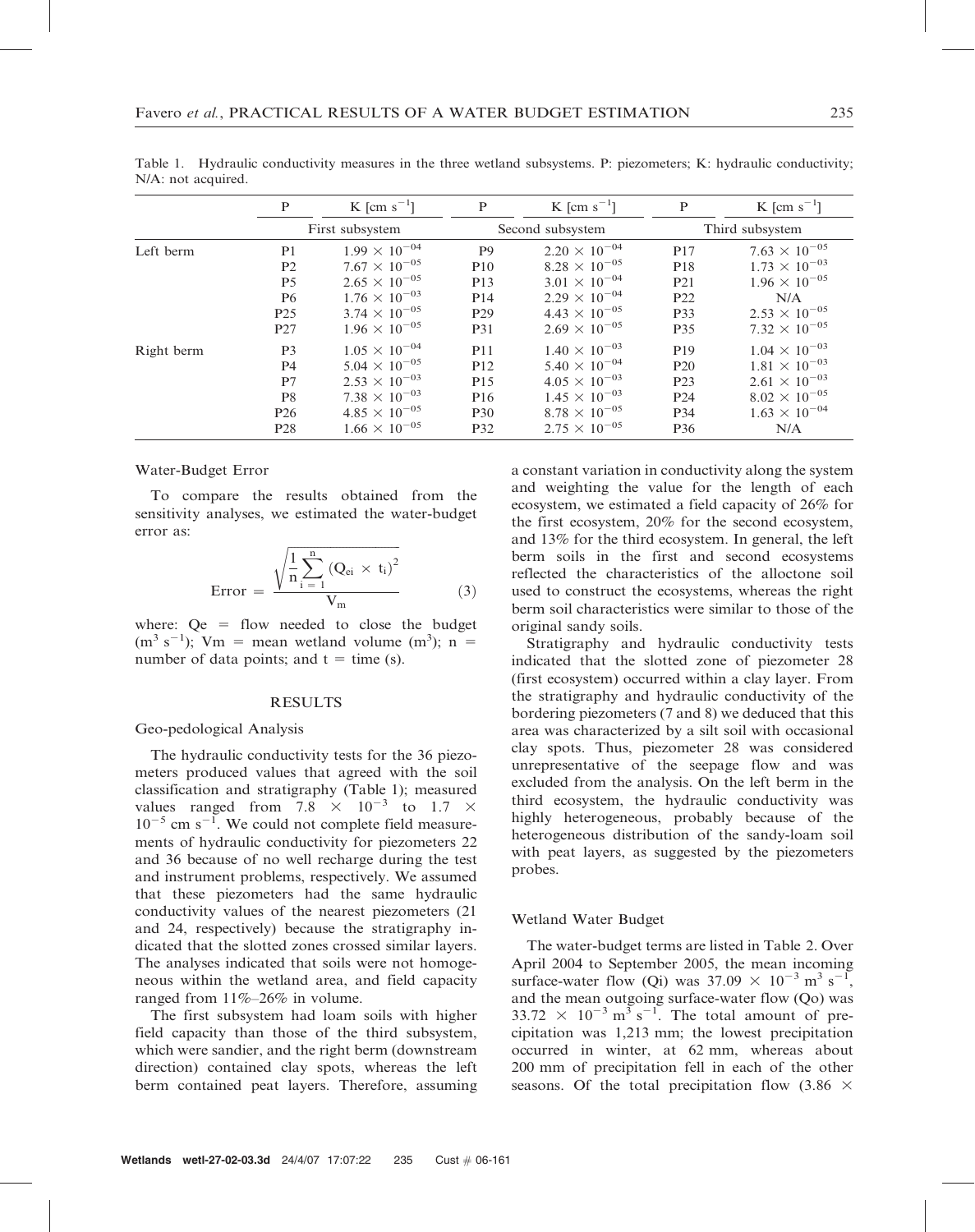|                                        | DТ     | Precipitation Flow                                                                    |                                                                                       |           |    |    |     |     |  |
|----------------------------------------|--------|---------------------------------------------------------------------------------------|---------------------------------------------------------------------------------------|-----------|----|----|-----|-----|--|
| Period                                 | (days) | Oi                                                                                    | Oo.                                                                                   | <b>Op</b> | Oc | Od | Oet | Os. |  |
| April 1, 2004 to<br>September 30, 2005 | 12     |                                                                                       | 37.09 (2.92) 33.72 (2.30) 1.04 (0.14) 0.12 (0.03) 2.70 (0.38) 4.63 (0.49) 1.32 (0.36) |           |    |    |     |     |  |
| October 1, 2005 to<br>June 15, 2006*   |        | 29.17 (3.70) 31.31 (3.68) 0.58 (0.25) 0.08 (0.07) 2.04 (0.81) 3.19 (0.36) 1.61 (0.73) |                                                                                       |           |    |    |     |     |  |

Table 2. Results of the water budget  $[10^{-3} \text{ m}^3 \text{ s}^{-1}]$ . Qi: surface-water inflow; Qo: surface-water outflow; Qp: direct precipitation flow; Qc: runoff; Qd: indirect precipitation via subsurface flow; Qet: evapotranspiration; Qs: seepage; and DT: detention time. The standard errors are reported in brackets.

\*Some hydraulic disturbance occurred during this period, and the pump did not function for about three months.

 $10^{-3}$  m<sup>3</sup> s<sup>-1</sup>), the direct precipitation inflow (Qp) was  $1.04 \times 10^{-3}$  m<sup>3</sup> s<sup>-1</sup>, the runoff inflow (Qc) was  $0.12 \times 10^{-3}$  m<sup>3</sup> s<sup>-1</sup>, and the indirect precipitation via subsurface flow (Qd) was  $2.70 \times 10^3$  m<sup>3</sup> s<sup>-1</sup>. The evapotranspiration flow (Qet) was a little higher than the total precipitation flow,  $4.63 \times$  $10^{-3}$  m<sup>3</sup> s<sup>-1</sup>. The mean seepage flow (Qs) was 1.32  $\times$  10<sup>-3</sup> m<sup>3</sup> s<sup>-1</sup>, with a maximum outgoing flow of  $2.43 \times 10^{-3}$  m<sup>3</sup> s<sup>-1</sup> and a maximum incoming flow of  $6.18 \times 10^{-3}$  m<sup>3</sup> s<sup>-1</sup>. The main term was surfacewater flow (Qi and Qo), the proportions of surfacewater flow represented by the other terms were: Qp, 2.9%; Qc, 0.3%; Qd, 7.6%; Qet, 13.1%; and Qs, 3.7%.

Over October 2005 to June 2006, the surfacewater inflow (Qi) and surface-water outflow (Qo) changed from zero in the period of hydraulic disturbance to a mean value of  $30 \times 10^{-3}$  m<sup>3</sup> s<sup>-1</sup> in the period of pump activity. In this period, the wetland area and associated watershed received 628 mm of precipitation. Of the total precipitation, 68% occurred in autumn (October–December), 14% occurred in winter (January–March), and 18% occurred in spring (April–June). The direct precipitation inflow (Qp) was  $0.58 \times 10^{-3}$  m<sup>3</sup> s<sup>-1</sup>, the runoff inflow (Qc) was  $0.08 \times 10^{-3}$  m<sup>3</sup> s<sup>-1</sup>, and the indirect precipitation via subsurface flow (Qd) was  $2.04 \times 10^{-3}$  m<sup>3</sup> s<sup>-1</sup>. The mean evapotranspiration in this period was  $3.19 \times 10^{-3}$  m<sup>3</sup> s<sup>-1</sup>. Daily

seepage volumes varied from a maximum outgoing flow of  $4.13 \times 10^{-3}$  m<sup>3</sup> s<sup>-1</sup> to a maximum incoming flow of 20.6  $\times$  10<sup>-3</sup> m<sup>3</sup> s<sup>-1</sup>, with a mean of 1.61  $\times$  $10^{-3}$  m<sup>3</sup> s<sup>-1</sup>. The greater daily seepage flow was caused by a day of strong rain (about 100 mm). The main term was surface-water flow (Qi and Qo); the proportions of surface flow represented by the other terms were: Qp, 1.9%; Qc, 0.3%; Qd, 6.7%; Qet, 10.5%; and Qs, 5.3%. The water-budget error was 13.5%.

## Sensitivity Analysis

Changes in the parameters of field capacity and runoff reduction in the calculation of subsurface rain flow and runoff did not significantly alter the water-budget error. The error varied by 1% at most, ranging from a minimum of 13.2% to a maximum of 14.5%.

Assuming that the Penman-Monteith equation yields a reliable estimation of potential evapotranspiration (see Materials and Methods), the largest variation in the water-budget error was related to the seepage estimates. Therefore, we analyzed which parameter most affected the seepage estimate. The resulting seepage amounts and relative water-budget errors are reported in Table 3; negative values indicate water leaving the wetland, whereas positive values indicate water entering the wetland. The

Table 3. Seepage and water-budget error for eight seepage estimates based on the monitoring combinations of 24 or 36 piezometers measured every 18 or five days and fixed (F) or measured (M) Brenta River stage.

|                                 |                                                | 24 piezometers |      |      |      | 36 piezometers |      |      |        |
|---------------------------------|------------------------------------------------|----------------|------|------|------|----------------|------|------|--------|
|                                 |                                                | 18 d           |      | 5 d  |      | 18 d           |      |      | 5 d    |
| Period                          |                                                | F              | M    | F    | M    | F              | M    | F    | M      |
| October 15, 2005 to January 15, | Seepage $[10^{-3} \text{ m}^3 \text{ s}^{-1}]$ | 0.88           | 0.73 | 4.17 | 4.81 | 0.72           | 0.60 | 4.05 | -4.40  |
| 2006                            | Error $\%$                                     | 19.1           | 21.8 | 16.7 | 17.2 | 17.7           | 19.7 | 16.7 | 17.0   |
| January 16, 2006 to June 15,    | Seepage $[10^{-3} \text{ m}^3 \text{ s}^{-1}]$ | 0.55           | 0.65 | 0.54 | 0.66 | 0.32           | 0.39 | 0.24 | 0.23   |
| 2006                            | Error $\%$                                     | 28.1           | 28.1 | 10.7 | 10.5 | 28.6           | 28.6 | 10.9 | 10.8   |
| October 15, 2005 to June 15,    | Seepage $[10^{-3} \text{ m}^3 \text{ s}^{-1}]$ | 0.68           | 0.68 | 1.73 | 2.03 | 0.47           | 0.47 | 1.49 | - 1.61 |
| 2006                            | Error $\%$                                     | 25.0           | 25.9 | 13.3 | 13.5 | 25.0           | 25.6 | 13.4 | -13.5  |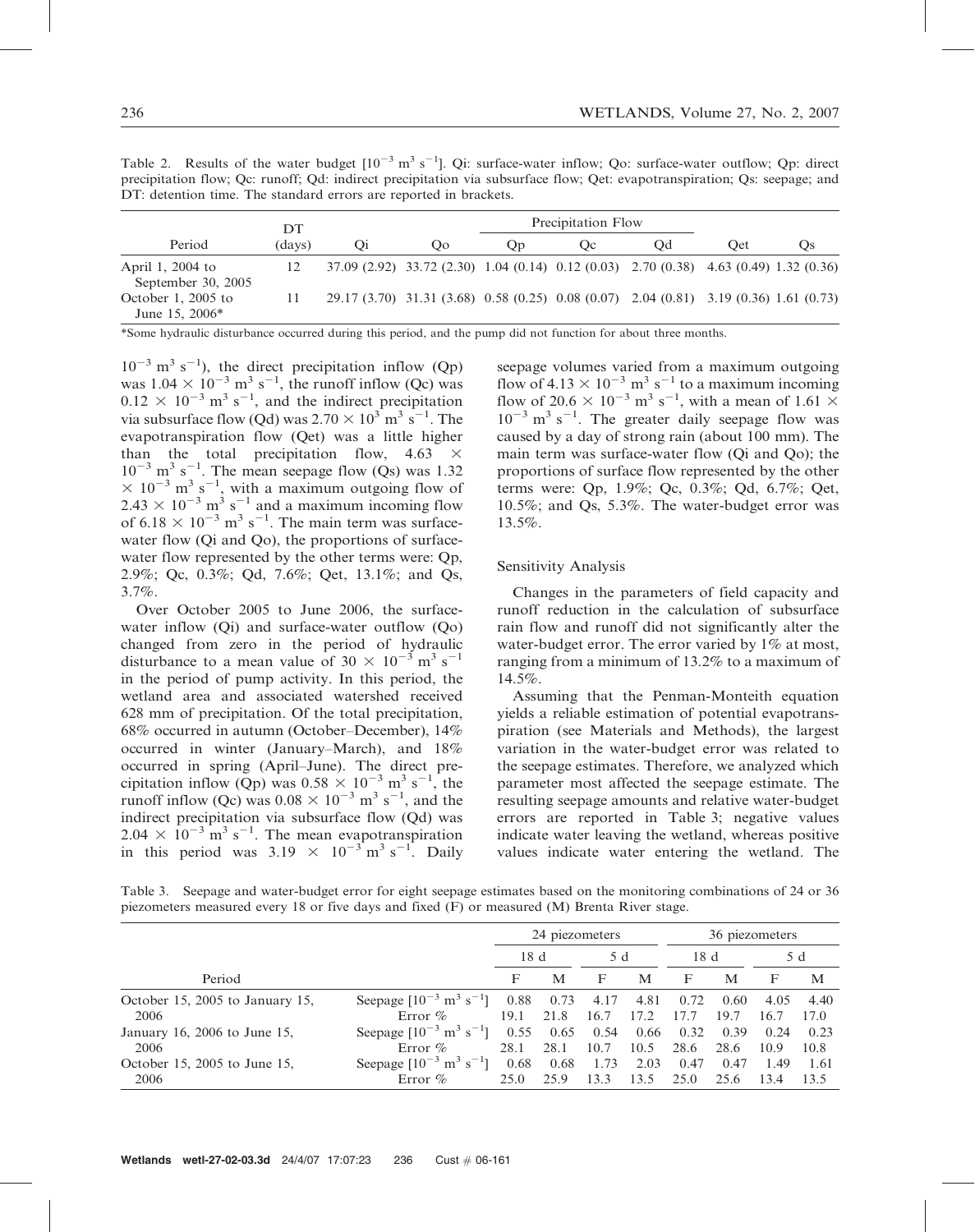

Figure 5. Seepage calculated using data measured every five days for 24 piezometers and fixed Brenta River stage (diamonds), 24 piezometers and measured Brenta River stage (squares), 36 piezometers and fixed Brenta River stage (triangles), and 36 piezometers and measured Brenta River stage (crosses).  $Vx$  = seepage estimated as a residual term in the water budget.

sensitivity analysis over the entire period from October 2005 to June 2006 showed that only the monitoring frequency significantly affected the seepage estimate. A smaller water-budget error was obtained for seepage calculated using data measured every five days (13%; Figure 5) than using data measured every 18 days (25%; Figure 6). During the active period (January to June 2006) the best seepage was calculated using data measured every five days (11% water-budget error). Neither the difference in the number of piezometers used (24 or 36) nor the level used for the Brenta River (fixed or measured) affected the water-budget error.

During the hydraulic disturbance period (October 2005 to January 2006) the difference in the waterbudget errors calculated using the various parameter values was smaller than in the other period. However, the smallest error (17%) was still obtained using data measured every five days. For data measured every 18 days, the error associated with the seepage estimate varied from 18% (36 piezometers, fixed Brenta River stage) to 22% (24 piezometers, measured Brenta River stage).

## DISCUSSION

Our water budget was compared to other published wetland water budget (Table 4). Surface flow dominated the Canale Novissimo wetland system, and the surface-water inflow (Table 2) drove the wetland water budget, similar to other constructed wetlands. Precipitation, evapotranspiration, and seepage flow contributed about 10% to the budget, and changes in water storage contributed



Figure 6. Seepage calculated using data measured every 18 days for 24 piezometers and fixed Brenta River stage (diamonds), 24 piezometers and measured Brenta River stage (squares), 36 piezometers and fixed Brenta River stage (triangles), and 36 piezometers and measured Brenta River stage (crosses).  $Vx$  = seepage estimated as a residual term in the water budget.

less than 5% (Koreny et al. 1999). Runoff and indirect precipitation that moved toward the wetland via subsurface flow contributed only a small amount to the variation in water-budget error, which was affected mainly by error due to the uncertainty of terms, such as seepage flow and evapotranspiration. From data literature (Bidlake et al. 1996, Jacobs et al. 2002, Xu and Singh 2002), we assumed that the estimation of potential evapotranspiration using the Penman-Monteith method could be excluded as a major source of error.

The seepage component of a water budget is often subject to large measurement errors (Nungesser and Chimney 2006). Hydraulic conductivity measurements depend on the scale of observation, resulting in a large coefficient of variation, and can vary over orders of magnitude, even in a relatively homogeneous aquifer (Hunt et al. 1996). One source of error in our estimates was the high heterogeneity in soil hydraulic conductivity, as shown by the soil analyses. One way to reduce this type of uncertainty is to perform a finer soil survey; however, this will significantly elevate costs.

Another source of error resulted from differences in the temporal resolution of estimates within the budget. Even if most variables were measured on a daily scale (e.g., water inflow, precipitation), the seepage estimates were based on piezometers level readings taken at time intervals of several days (i.e., five and 18 days). The sensitivity analysis for both the period of activity and the total period highlighted the importance of the measurement time scale. As expected, a smaller time interval for measurement resulted in a substantial improvement in the wetland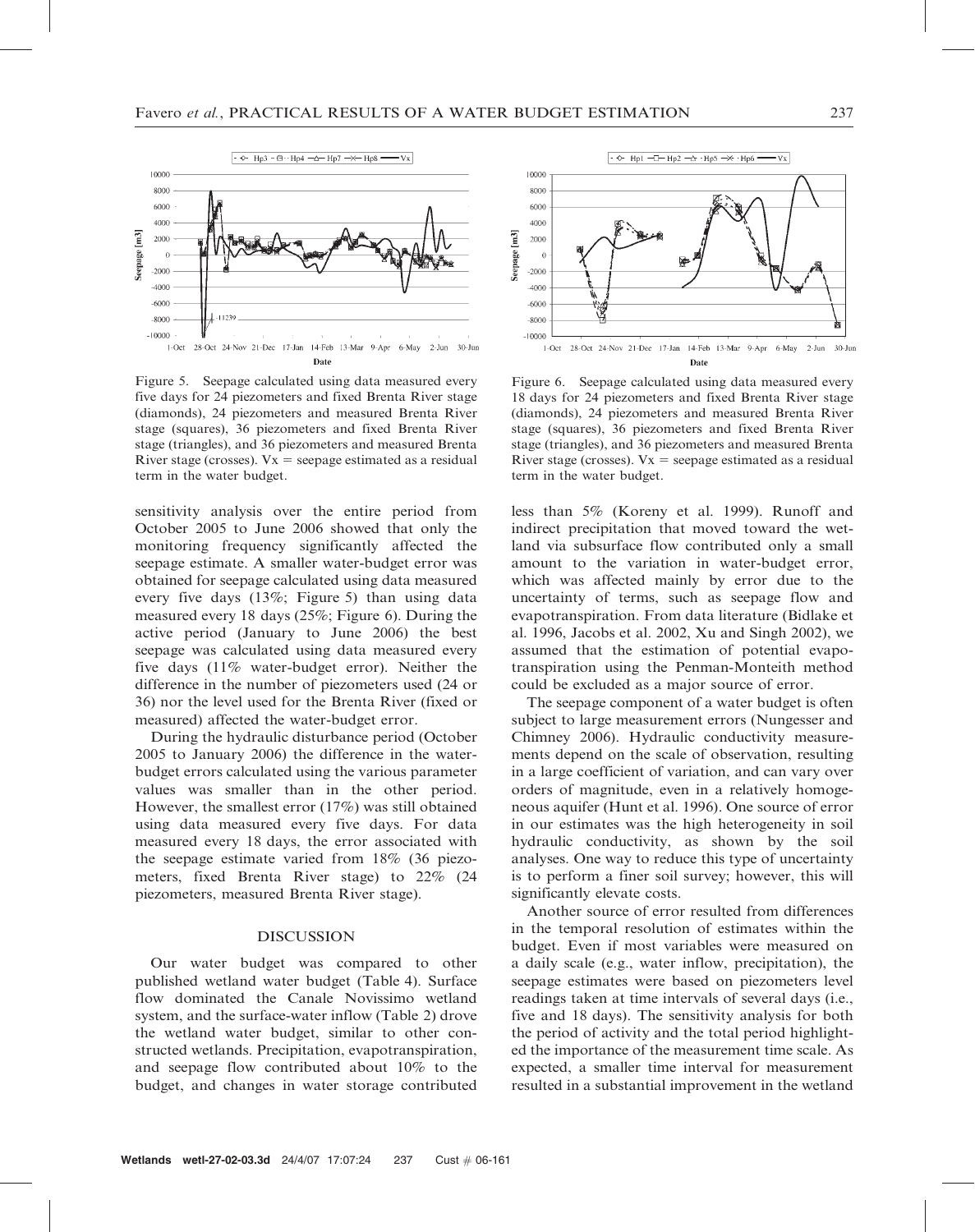Table 4. Percent composition of other wetland water budgets. Qi: surface-water inflow; Qo: surface-water outflow; Qp: direct precipitation flow; Qc: runoff; Qd: subsurface rain flow; Qet: evapotranspiration; Qis: inflow from seepage; Qos: outflow from seepage; and  $\Delta S$ : absolute relative change in storage (dV/ $\Sigma$ inflow\*100).

|                                              |    | % of Total Inflow  | % of Total Outflow |            |     |            |       |
|----------------------------------------------|----|--------------------|--------------------|------------|-----|------------|-------|
| References                                   |    | $P (Od + Op + Oc)$ | Ois                | <b>O</b> o | Oet | <b>Oos</b> | ΔS    |
| Novissimo (October 1, 2005 to June 15, 2006) | 80 |                    | 12                 | 86         | 9   |            |       |
| Moustafa 1999                                | 82 |                    |                    | 69         |     | 24         |       |
| Choi and Harvey 2000                         | 85 |                    |                    | 68         | 10  | 23         |       |
| Nungesser and Chimney 2006                   | 85 |                    |                    | 68         | 10  | 23         | $<$ 1 |
| Raisin et al. 1999 <sup>a</sup>              | 6  |                    | 88                 | 91         | 9   |            |       |
| Zhang and Mitsch $2005^a$                    | 94 |                    |                    | 89         |     | 6          | $<$ 1 |
|                                              | 96 |                    |                    | 91         |     |            |       |

<sup>a</sup> Seepage calculated as residual term.

water budget (Hunt et al. 1999, Gardner and Reeves 2002). In contrast, increasing the number of piezometers did not affect the result. The 12 additional piezometers were positioned beyond the previous piezometers and did not produce additional information regarding seepage flow. In addition, changing the precision of data for the neighboring river water stage (i.e., the Brenta River) did not affect the seepage estimate possibly because the difference between the mean river water stage and the wetland water stage was greater than the fluctuation in the river water stage.

During the active period, the water-budget error calculated using a measurement time interval of five days was approximately 10%, which is within the range of water-budget errors from other wetlands (Nungesser and Chimney 2006). Over the hydraulic disturbance period, the water-budget error was quite similar for all seepage estimates probably because the absence of surface flow changed the temporal range of ground-water fluctuations.

#### **CONCLUSIONS**

We investigated the hydrologic processes of a constructed wetland in the Venice Lagoon watershed. We examined direct and indirect precipitation estimates, evapotranspiration (from meteorological data), design data (inflow, outflow, wetland volume), and seepage (calculated using Darcy's law) necessary to obtain the best waterbudget estimate. The water-budget calculation may be affected by large errors. Considering independent estimates of each of the water-budget terms may lead to the introduction of an error linked to the particular estimation method, but it is the only way to evaluate the error itself. Surface-water flow, water level, wetland volume and area, and meteorological data are generally easy to obtain for constructed wetlands and are considered constraints in the design budget; therefore, independent estimates of water-budget terms are preferred.

Generally, the highest uncertainty in the budget estimation was related to evapotranspiration and seepage estimates. We assumed that the Penman-Monteith equation provides a reliable estimate of potential evapotranspiration, thereby excluding it as a main source of error. However, over the next three years of the experiment, we will compare the Penman-Monteith results with direct measures collected using the eddy covariance method and perform a sensitivity analysis for this term in the water budget.

The seepage term is the most difficult to estimate. Our sensitivity analysis suggests that the measurement frequency is the driving variable underlying the uncertainty in the seepage estimate. A 10% smaller water-budget error was obtained by increasing the measurement frequency from 18 to five days. Therefore, in a fresh-water surface wetland with a shallow ground-water system, the main effort in field measurement should be to ensure a measurement frequency of less than five days.

#### ACKNOWLEDGMENTS

This project was funded by the Venice Water Authority (Ministero Infrastrutture e Trasporti) and coordinated by the Consorzio Venezia Nuova. We gratefully acknowledge hydraulic data and raw analyses provided by Protecno SRL (Italy) and chemical analyses provided by LabControl SNC (Italy).

#### LITERATURE CITED

Agenzia Regionale per la Prevenzione e Protezione Ambientale del Veneto (ARPAV). 2004. Carta dei suoli del bacino scolante in laguna di Venezia. Osservatorio Regionale Suolo, ARPAV, Castelfranco Veneto, Treviso, Italy.